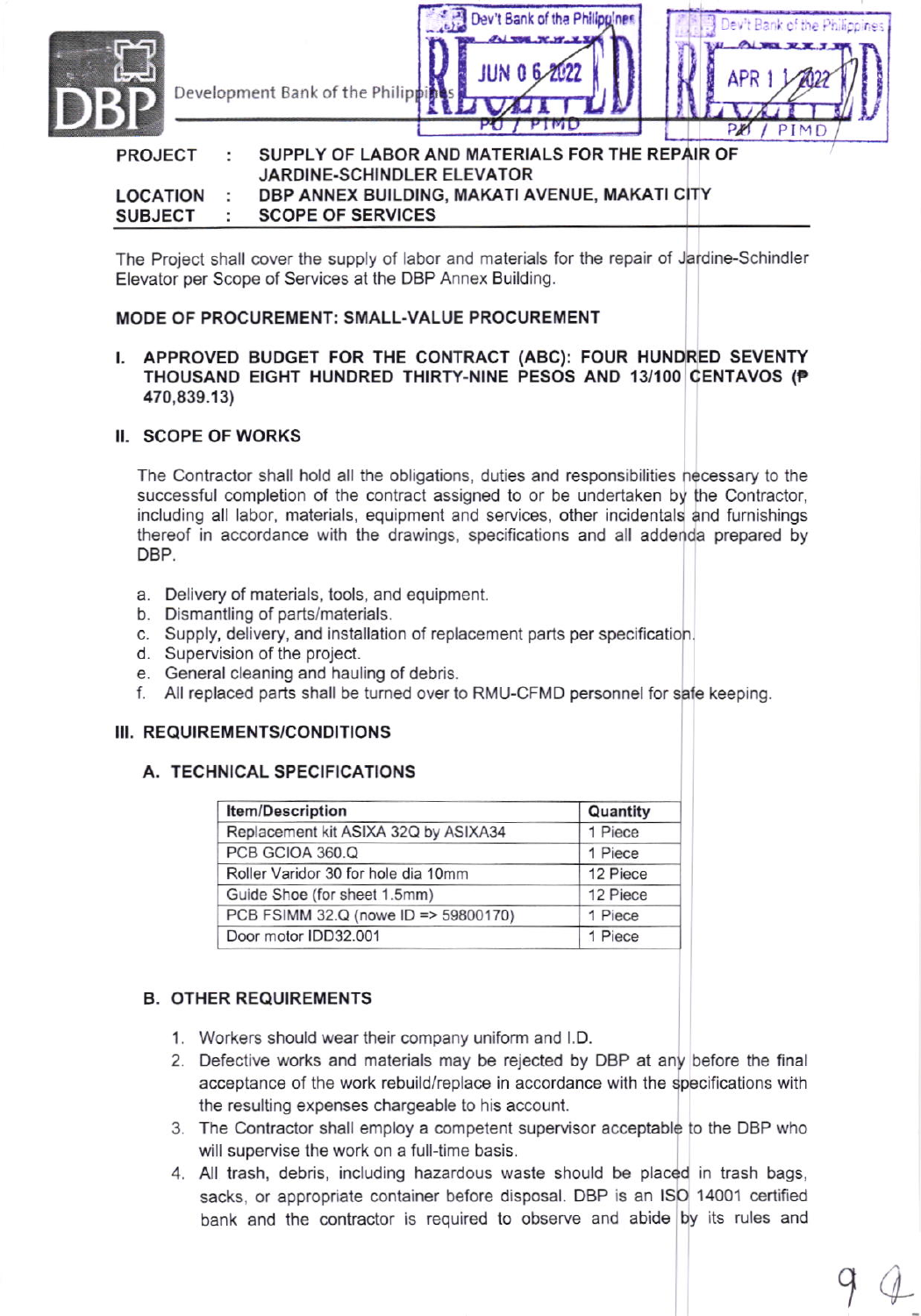



 $94$ 

regulations. Upon completion of works, the contractor shall remove all temporary structures and surplus materials before leaving the premises.

- 5. The Contractor shall be fully responsible for the safety of his men (and will be provided Personal Protective Equipment) and clearly understands and agree that no employer-employee relationship shall exist between the Contractor's men and the DBP. Any damage caused by the Contractor or his men to any property of the DBP or injury or death to a third party shall be the sole responsibility of the contractor and the latter shall pay the cost or shoulder the burden thereof.
- 6. The DBP shall be free and made harmless from any and all kind of claims, damages, liabilities arising from the Contractor's non-compliance with the requirement of the Workmen's compensation, Social Security and other labor laws.
- 7. Other terms, regulations and conditions shall follow the Revised IRR of R.A. 9184
- 8. The Contractor must comply to COVID-19 protocols inside DBP premises
- 9. To confirm date/schedule of repair of the elevator reckoned from the date of signing of Purchase Order as specified in the Notice of Award.
- 10. The Contractor must submit a certificate of authorized distributorship/service provider of the elevator to be repaired.
- 11. All other defects and needed parts/materials found during repair shall be quoted by the Contractor and shall be subject for approval as supplemental work to be covered by a separate Purchase Order (PO)

# C. MANNER OF DELIVERY

- 1. The Contractor shall handle freight shipments from its Sales Office to Delivery location.
- 2. Authorized DBP representatives will inspect and receive the parts to be delivered by the Contractor.

# D. DELIVERY PERIOD

The Contractor shall complete all works withing forty-five (45) calendar days after receipt of Notice to Proceed (NTP).

# E. DOCUMENTARY REOUIREMENTS

Interested Supplier/s must submit the following:

- '1. Proposal/Quotation
- 2. Proof of PhilGEPS Registration
- 3. 2022 Mayor's/Business Permit
- 4. Omnibus Sworn Statement

# IV.WARRANTY

The Contractor shall warrant that the goods subject of the Purchase Order is free from latent defects which are not apparent during the inspection and testing periods.

Scope of Services-Supply of Labor and Materials for the Repair of Jardine-Schindler Page | 2